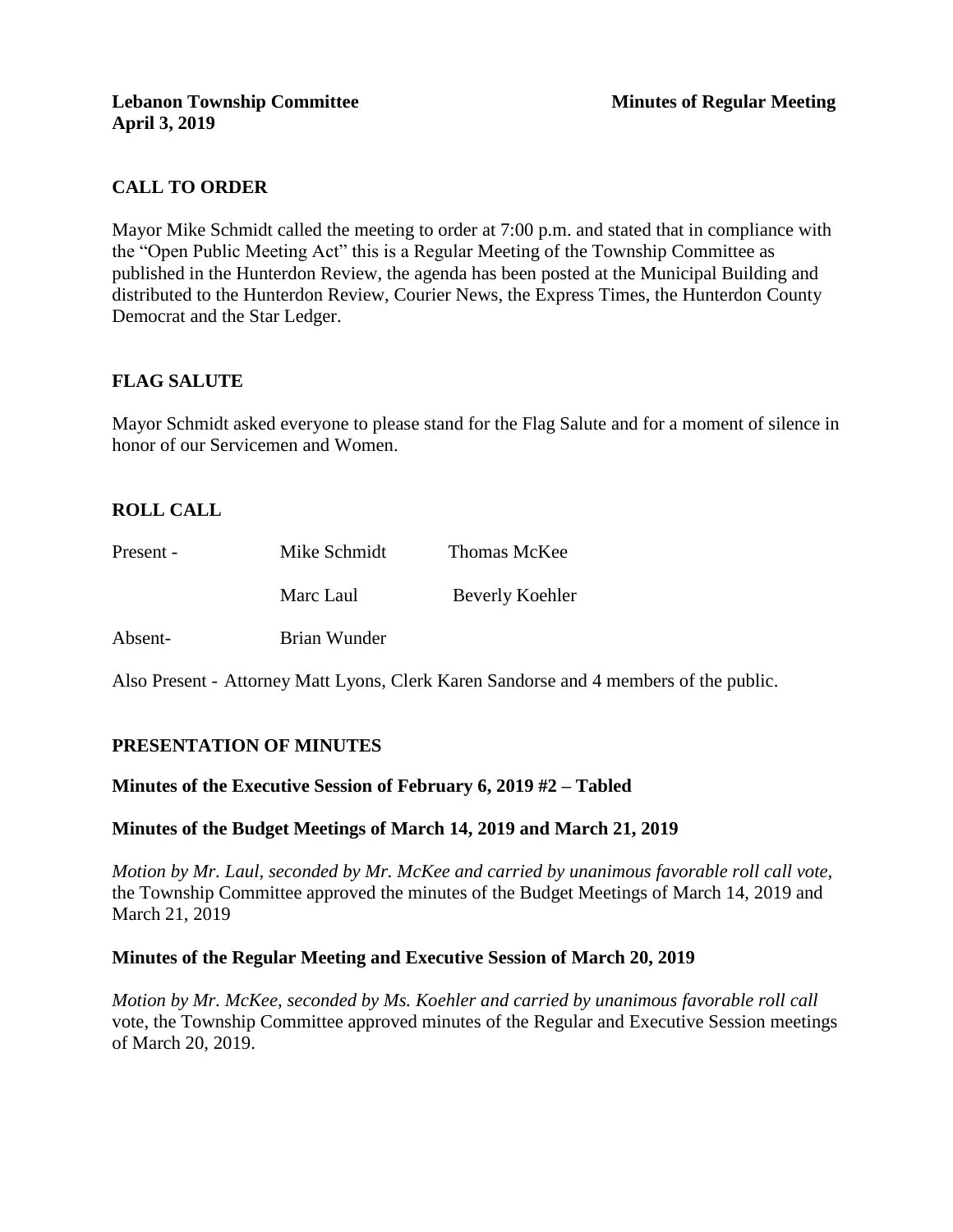LTCM 04/03/2019 Page **2** of **6**

#### **PUBLIC COMMENTS – for agenda items only.**

*Motion by Ms. Koehler, seconded by Mr. Laul and carried by unanimous favorable roll call vote,* the Township Committee opened the public comment portion of the meeting.

There were no comments from the Public.

*Motion by Mr. Laul, seconded by Ms. Koehler and carried by unanimous favorable roll call*  vote, the Township Committee closed the public comment portion of the meeting.

# **RESOLUTIONS**

## **Resolution No. 37-2019 - Delay in Budget Introduction**

*Motion by Mr. McKee, seconded by Ms. Koehler carried by unanimous favorable roll call vote,* the Township Committee approved Resolution No. 37-2019 as written below.

> TOWNSHIP OF LEBANON COUNTY OF HUNTERDON STATE OF NEW JERSEY RESOLUTION NO. 37-2019 DELAY IN BUDGET

 WHEREAS, under provisions of N.J.S.A.40A:4-5, a municipality shall introduce the Local Municipal Budget no later than March 29 of the fiscal year; and,

 WHEREAS, the Township of Lebanon has delayed the introduction of the 2019 Municipal Budget past the statutory deadline; and,

 NOW, THEREFORE BE IT RESOLVED, by the Township Committee of the Township of Lebanon, Hunterdon County, New Jersey, that the Township of Lebanon hereby petitions the Director of the Division of Local Government Services to allow a delayed introduction of the 2019 Lebanon Township Municipal Budget; and,

 BE IT FURTHER RESOLVED that a certified copy of this Resolution shall be forwarded to the Director of the Division of Local Government Services, 101 South Broad Street, P.O. Box 803, Trenton, New Jersey 08625-0803.

#### **Resolution No. 38-2019 - Special Items of General Revenue**

*Motion by Ms. Koehler, seconded by Mr. Laul carried by unanimous favorable roll call vote, the* Township Committee approved Resolution No. 38-2019 as written below.

# **TOWNSHIP OF LEBANON COUNTY OF HUNTERDON STATE OF NEW JERSEY RESOLUTION NO. 38-2019 SPECIAL ITEMS OF GENERAL REVENUE**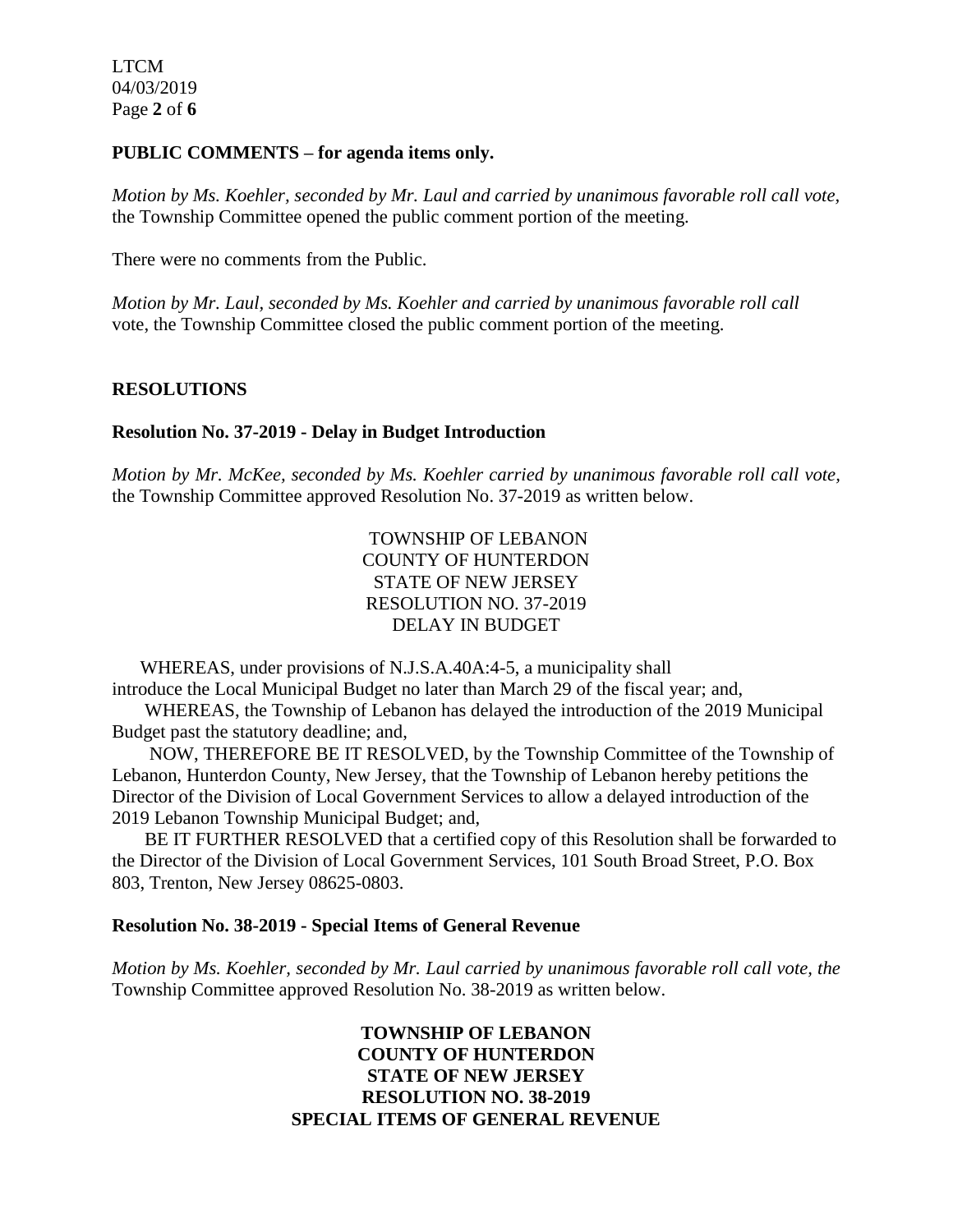LTCM 04/03/2019 Page **3** of **6**

WHEREAS, the 2019 Local Municipal Budget was introduced on the 3rd day of April, 2019; and,

WHEREAS, during the fiscal year 2019 the Township of Lebanon has been allocated a state grant for various programs in the amount of \$217,968.00.

NOW, THEREFORE BE IT RESOLVED, that petition be made herewith to the Director of the Division of Local Government Services that the 2019 Local Municipal Budget include a special item of revenue under the heading of **"Special Items of General Revenue Anticipated with Prior Written Consent of Director of Local** 

**Government Services-Public and Private Revenues Offset with Appropriations:"**

| <b>Clean Communities Program-2019</b>                  | \$24,000     |
|--------------------------------------------------------|--------------|
| <b>NJDOT Grant – Anthony Road Improvements</b>         | 210,000      |
| Drunk Driving Enforcement Grant – Prior Year Unapprop. | <u>2,646</u> |

**\$236,646**

## **Resolution No. 39-2019 - 2019 Municipal Budget Introduction**

*Motion by Mr. Laul, seconded by Ms. Koehler and carried by unanimous favorable roll call vote,* the Township Committee approved Resolution No. 39-2019 as written below.

## **TOWNSHIP OF LEBANON COUNTY OF HUNTERDON STATE OF NEW JERSEY RESOLUTION NO. 39-2019 2019 MUNICPAL BUDGET INTRODUCTION**

**WHEREAS**, the Township of Lebanon is holding a meeting on April 3, 2019, for the purpose of introducing the 2019 Municipal Budget and conducting other matters; and, **NOW, THEREFORE BE IT RESOLVED**, by the Township Committee of the Township of Lebanon, Hunterdon County, New Jersey, that the Township of Lebanon hereby petitions the Director of the Division of Local Government Services that the 2019 Local Municipal Budget be introduced and approved on April 3, 2019.

# **2019 LEBANON TOWNSHIP MUNICIPAL BUDGET**

| Surplus anticipated general revenues<br><b>Total Miscellaneous revenue</b> | 650,000.00<br>S.<br>3,163,468.00 |
|----------------------------------------------------------------------------|----------------------------------|
| <b>Receipts from Delinquent Taxes</b><br><b>Local Property Taxes</b>       | 300,000.00<br>2,647,516.00       |
| <b>Total General Revenues</b>                                              | \$6,760,984.00                   |
| Salaries and Wages                                                         | \$2,412,947.00                   |
| <b>Other Expenses</b>                                                      | 1,737,661.00                     |
| <b>Capital Improvements</b>                                                | 685,000.00                       |
| Debt Service                                                               | 885,246.00                       |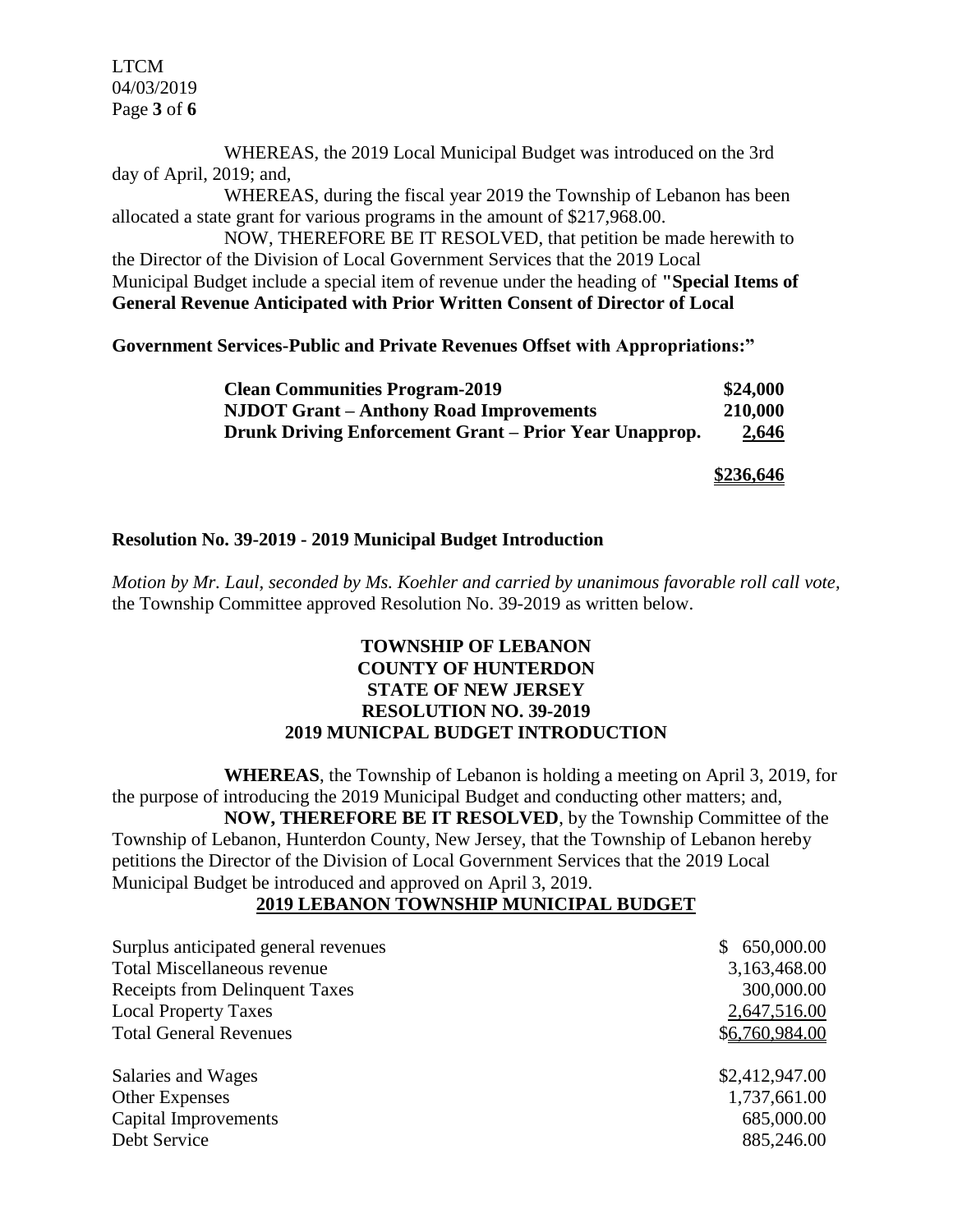LTCM 04/03/2019 Page **4** of **6**

Statutory Expenses 592,680.00 Reserve for Delinquent Taxes 447,450.00 Total 2019 Municipal Budget  $\$6,760,984.00$ 

Municipal Tax Rate  $\$0.3538$ 

# **OLD BUSINESS**

## **Township's Response to Green Acres July 17, 2018 Correspondence – Inspection Results**

The Environmental and Open Space Commission prepared a letter, to be sent to Green Acres, in response to their July 17, 2018 correspondence which noted violations found during inspections of preserved properties in the Township. The EOSC correspondence advises Green Acres of actions that have been taken to address the items of concern.

*Motion by Mr. Laul, seconded by Mr. McKee and carried by unanimous favorable roll call vote,* the Township Committee approved the EOSC letter to be sent to Green Acres.

#### **DPW Floor Bid**

Mayor Schmidt informed the Committee that the Bid Notice, for the DPW Floor, went out last Friday and was published today. Bids will be received on April 30, 2019.

#### **Assistant Curator Position**

Mayor Schmidt informed the Committee that he, members of the Historians and the Clerk interviewed two candidates for the Assistant Museum Curator position. The subcommittee recommends hiring Robbie-Lynn Mwangi to work up to 18 hours a week.

*Motion by Mr. Laul, seconded by Mr. McKee and carried by unanimous favorable roll call vote,* the Township Committee appointed Robbie-Lynn Mwangi, as the Assistant Museum Curator, with 6-month probation period and not to work more than 18 hours per week.

#### **Advertise for Office Assistant**

Mayor Schmidt stated that the Committee has been discussing rescheduling the office hours of the Zoning Officer which would also impact the evening hours of the Tax Assessor. Part of the discussion was to hire a part time office assistant to complete clerical work; therefore, allowing the Zoning Officer to decrease his hours. The office assistant will work 8-10 hours per week as a temporary employee.

*Motion by Mr. Laul, seconded by Ms. Koehler, and carried by unanimous favorable roll call*  vote, the Township Committee approved advertising for a temporary part time office assistant.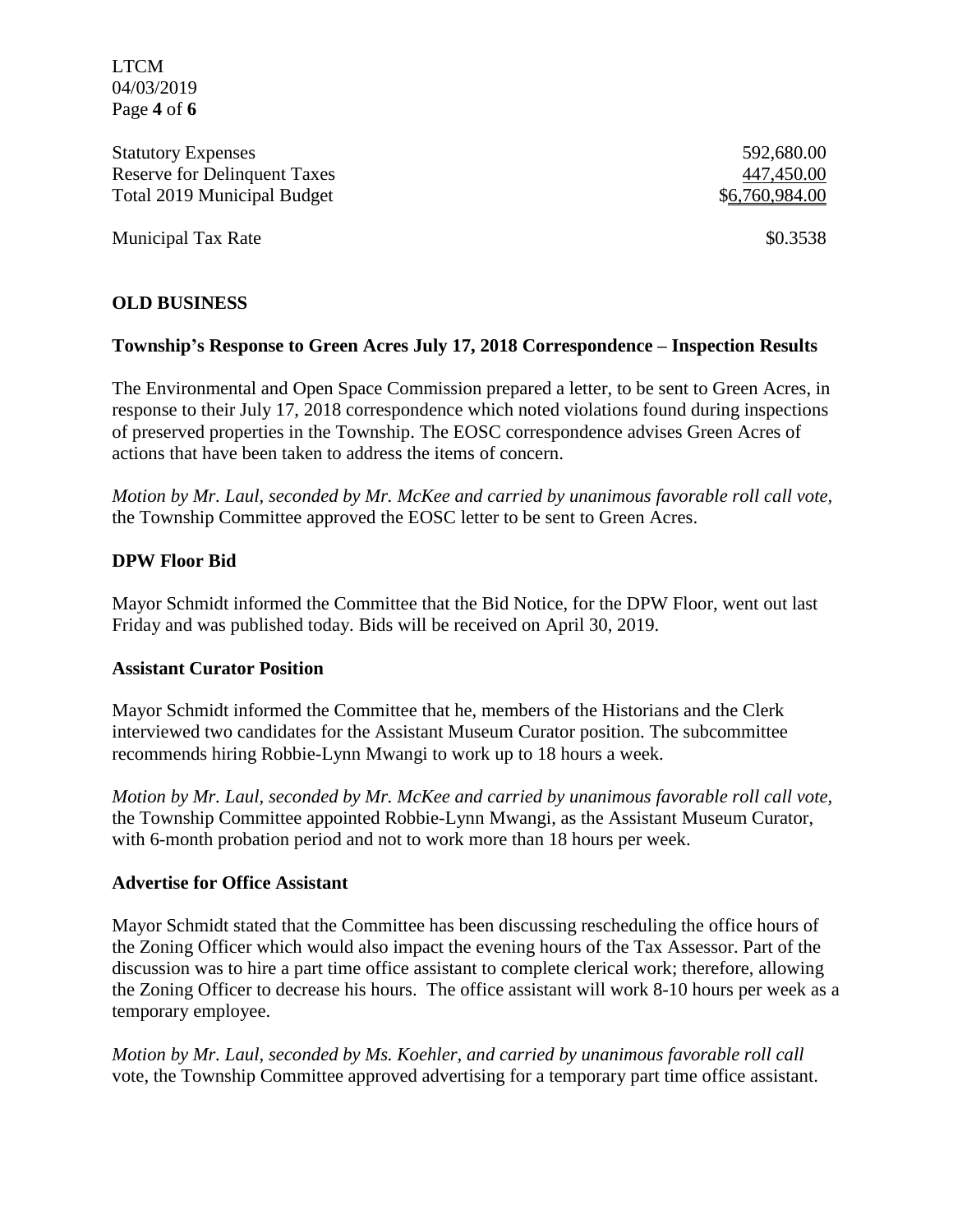LTCM 04/03/2019 Page **5** of **6**

## **NEW BUSINESS**

# **Hunterdon Land Trust Request for Support**

*Motion by Ms. Koehler, seconded by Mr. Laul and carried by unanimous favorable roll call vote,* the Township Committee approved a request for support from the Hunterdon Land Trust with a donation of \$500.

# **Hunterdon County Engineer / County Routes 513 & 628 No Stopping or Standing**

*Motion by Mr. Laul, seconded by Ms. Koehler and carried by unanimous favorable roll call vote,* the Township Committee endorsed the Hunterdon County Engineer's proposal to install 'No Stopping or Standing" signs along County Route 513 at the intersection of County Route 628.

# **Recycling – Certification to Comply with Requirements**

The state has changed the way in which to submit the annual Recycling Tonnage Report. A Certification to Comply with Requirements now needs to be approved by the Committee and signed by the Mayor.

*Motion by Mr. Laul, seconded by Ms. Koehler and carried by unanimous favorable roll call vote,* the Township Committee authorized the Mayor to sign the Certification to Comply with Requirements to be sent to the State with the 2018 Recycling Tonnage Report.

# **PRESENTATION OF VOUCHERS**

Committee Members provided a description of vouchers exceeding \$1000.00.

Mayor Schmidt informed the Committee that due to various recent mailings the postage machine has run low. There is a need to add \$2000 prior to the next meeting for additional mailings. The expenditure will be listed on the April 17, 2019 bill list for memorialization.

*Motion by Mr. Laul, seconded by Ms. Koehler and carried by unanimous favorable roll call*  vote, the Township Committee approved the April 3, 2019 bill list in the amount of \$ 44,429.97 plus \$2000.00 to be paid for postage.

## **CORRESPONDENCE**

- a. NJDOT Anthony Road Improvements 2019
- b. LTEOSC February 4, 2019 Meeting Minutes
- c. Replacement of Bridge L-6 Construction Schedule County Route 513
- d. Statewide Loss Control Service Visit Correspondence
- e. Recreation February 7, 2019 Meeting Minutes
- f. Museum Upcoming Events